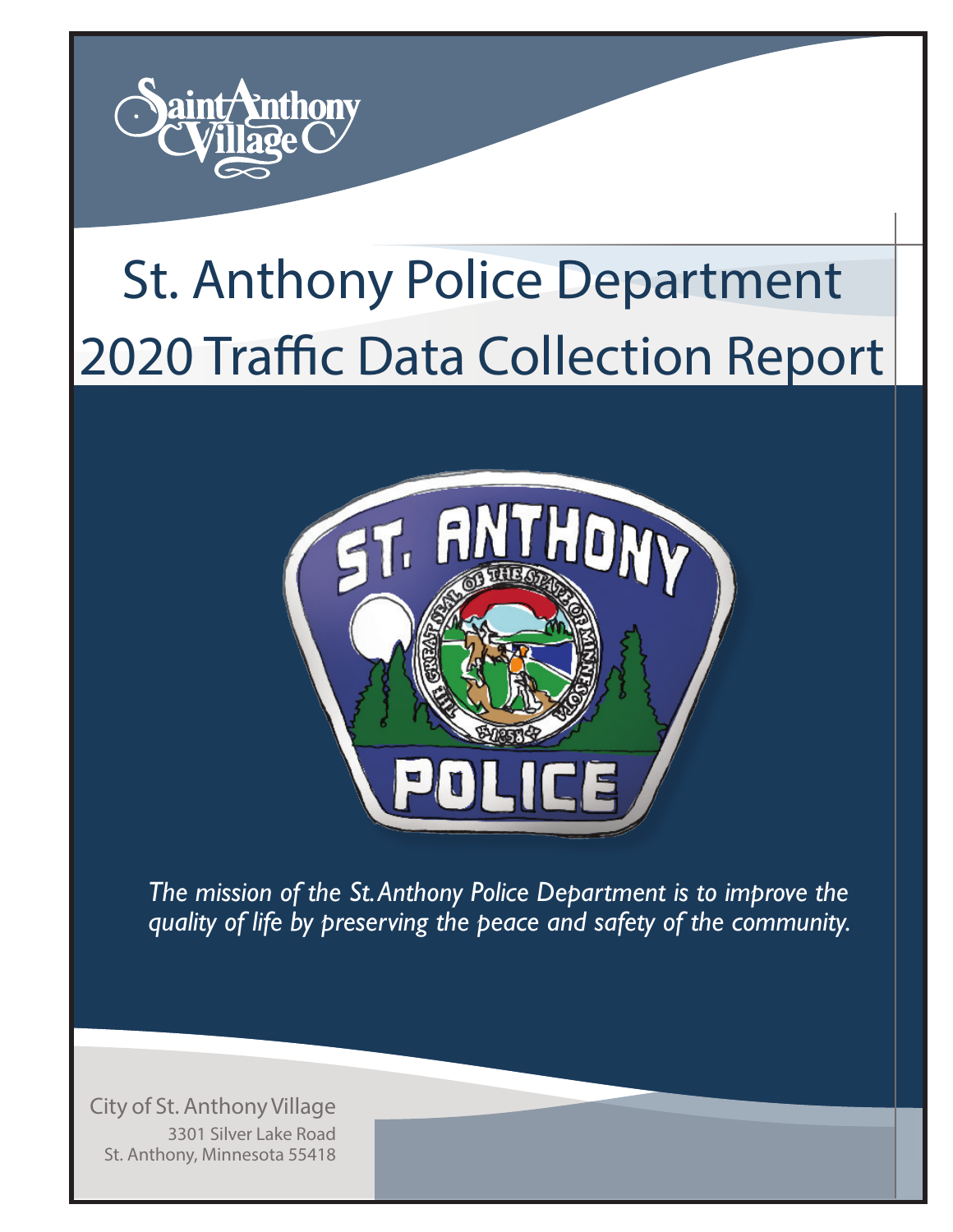# **Table of Contents**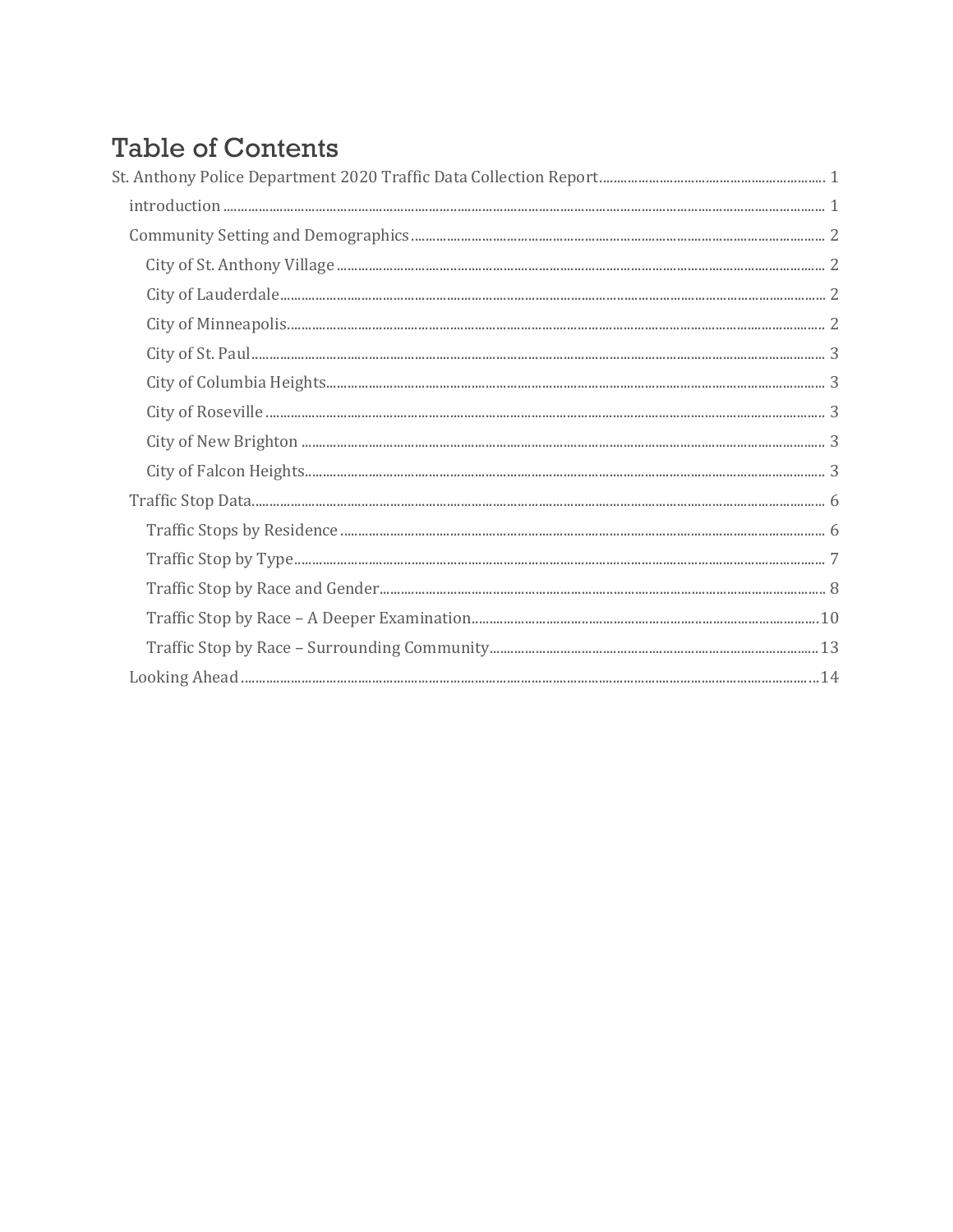# <span id="page-2-0"></span>St. Anthony Police Department 2020 Traffic Data Collection Report

# <span id="page-2-1"></span>**INTRODUCTION**

In 2018, the St. Anthony Police Department developed a Strategic Plan with assistance from members of the Department of Justice's Collaborative Reform Initiative for Technical Assistance team. This plan sought and received input from internal and external stakeholders, and also included a public meeting where community members had an opportunity to contribute to the plan. The Strategic Plan is also on the police department [website](http://www.savmn.com/421/Vision-and-Goals-Pyramid) and availability for public input remains.

One of the identified objectives in the plan was a shift from "traffic enforcement" to a more identifiable focus on "traffic safety." Speeding, distracted driving, impaired driving, and failing to wear a seatbelt have been the top contributors of fatalities on Minnesota roadways and it is a primary objective to reduce crashes and change unsafe driving behaviors through education and the enforcement of traffic laws. In 2020, The St. Anthony Police Department responded to 221 vehicle crashes.

We also know that these driving behaviors are a concern to our community members, as nearly all reports of driving complaints focus on this type of conduct on our roadways. The St. Anthony Police Department received 106 driving complaints in 2020. This does not cover the general complaints officers receive while engaged in informal dialogue while out in the community.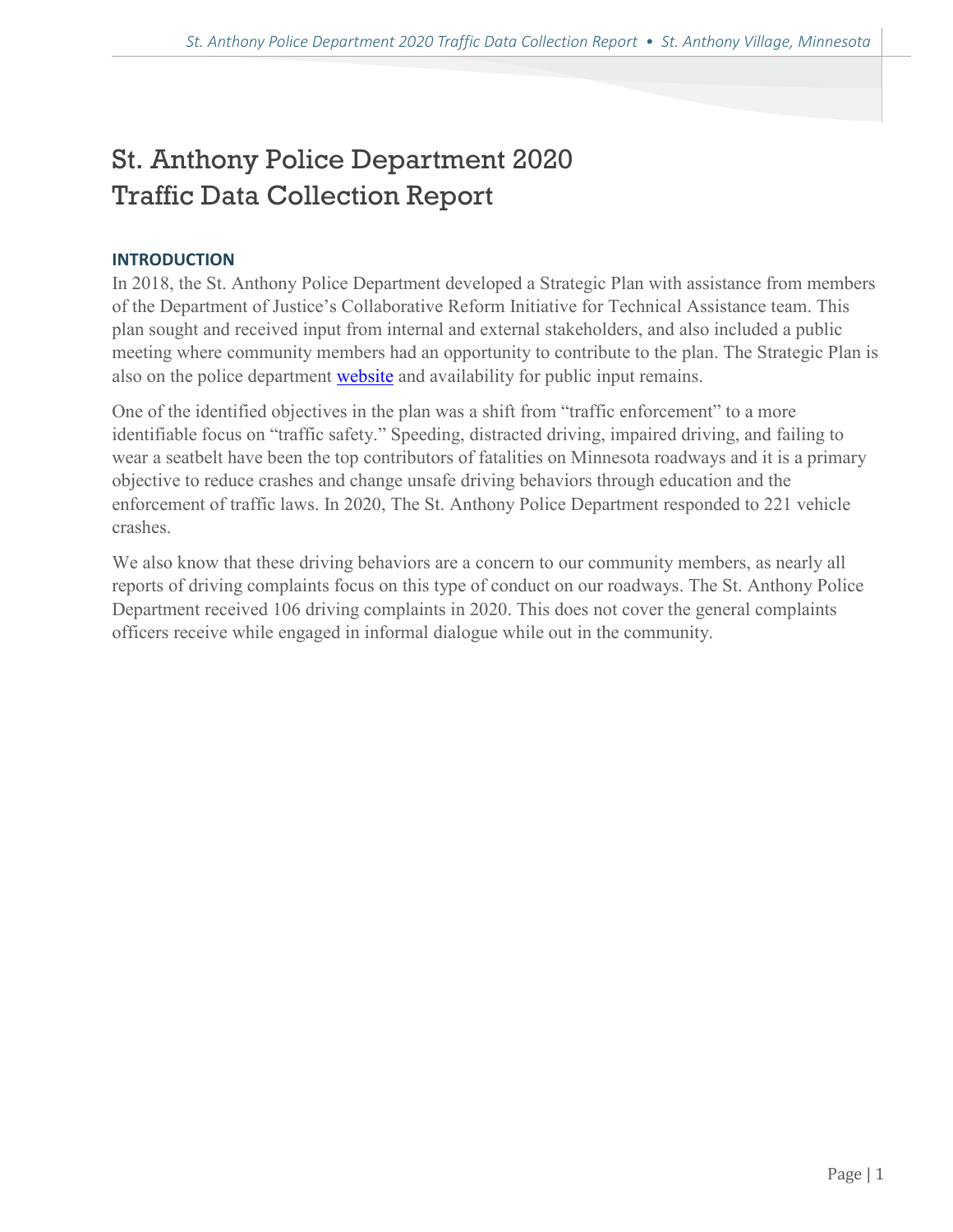# <span id="page-3-0"></span>**COMMUNITY SETTING AND DEMOGRAPHICS**

The St. Anthony Police Department provides policing services in the communities of St. Anthony Village and Lauderdale. These communities are smaller in size, as compared to their neighboring communities, and are first ring suburbs of either Minneapolis, St. Paul, or both. The following is information specific to each of these communities:

# <span id="page-3-1"></span>**CITY OF ST. ANTHONY VILLAGE**

The City of St. Anthony Village is 2.35 square miles and borders Minneapolis, Roseville, Columbia Heights, and New Brighton. For comparative purposes, the cities of Minneapolis and Roseville are 58.42 and 13.84 square miles, respectively. According to the U.S. Census Bureau's 2019 estimation, St. Anthony Village is populated by 9,013 persons with the following demographic breakdown: 7.6% Black or African American, 2.6% American Indian or Alaskan Native, 4.8 % Asian, 0.0% Native Hawaiian and Other Pacific Islander, 3.2% Hispanic or Latino, 2.8% Other/two or more races, and 79.[1](#page-3-4)% White<sup>1</sup>.

# <span id="page-3-2"></span>**CITY OF LAUDERDALE**

As a first ring suburb of both Minneapolis and St. Paul, along with a shared border with the cities of Roseville to the north and Falcon Heights to the east, the City of Lauderdale is 0.42 square miles. It also borders the St. Paul campus of the University of Minnesota (U of M) and is home to a number of U of M students. Passing through the city is a heavily traveled thoroughfare, State Highway 280, which connects the cities of Minneapolis and St. Paul with the northern suburbs. The U.S. Census Bureau's 2019 population estimation for the City of Lauderdale was 2,514 with the following demographic breakdown: 8.4% Black or African American, 1.4% American Indian or Alaskan Native, 15.4% Asian, 0.0% Native Hawaiian and Other Pacific Islander, 2.2% Hispanic or Latino, 9% Other/two or more races, and 69% White<sup>[2](#page-3-5)</sup>.

The Cities of St. Anthony Village and Lauderdale are significantly smaller in physical size as compared to their surrounding communities, as illustrated in Figures 1 and 2. As revealed by an analysis of traffic stop data, a significant number of motorists stopped by St. Anthony police officers did not reside in either St. Anthony or Lauderdale. As such, an important contribution to this data analysis is a consideration of the demographic composition of the following neighboring communities:

# <span id="page-3-3"></span>**CITY OF MINNEAPOLIS**

Minneapolis is 58.42 square miles. According to the U.S. Census Bureau's 2019 estimation, the population is 429,606 with the following demographic breakdown: 19.2% Black or African American, 1.4% American Indian or Alaskan Native, 5.9% Asian, 0.0% Native Hawaiian and Other Pacific Islander, 9.6% Hispanic or Latino, 4.8% Other/two or more races, and 6.0% White<sup>[3](#page-3-6)</sup>.

<span id="page-3-4"></span> <sup>1</sup>https://www.census.gov/quickfacts/fact/table/stanthonycityminnesota/SBO001212

<span id="page-3-5"></span><sup>2</sup>https://censusreporter.org/data/table/?table=B03002&primary\_geo\_id=16000US2735738&geo\_ids=16000US2735738,05000 US27123,31000US33460,04000US27,01000US &vintage=2018&layer=VT\_2018\_160\_00\_PY\_D1&cid=DP05\_0001E

<span id="page-3-6"></span><sup>3</sup> https://www.census.gov/quickfacts/fact/table/minneapoliscityminnesota/SBO001212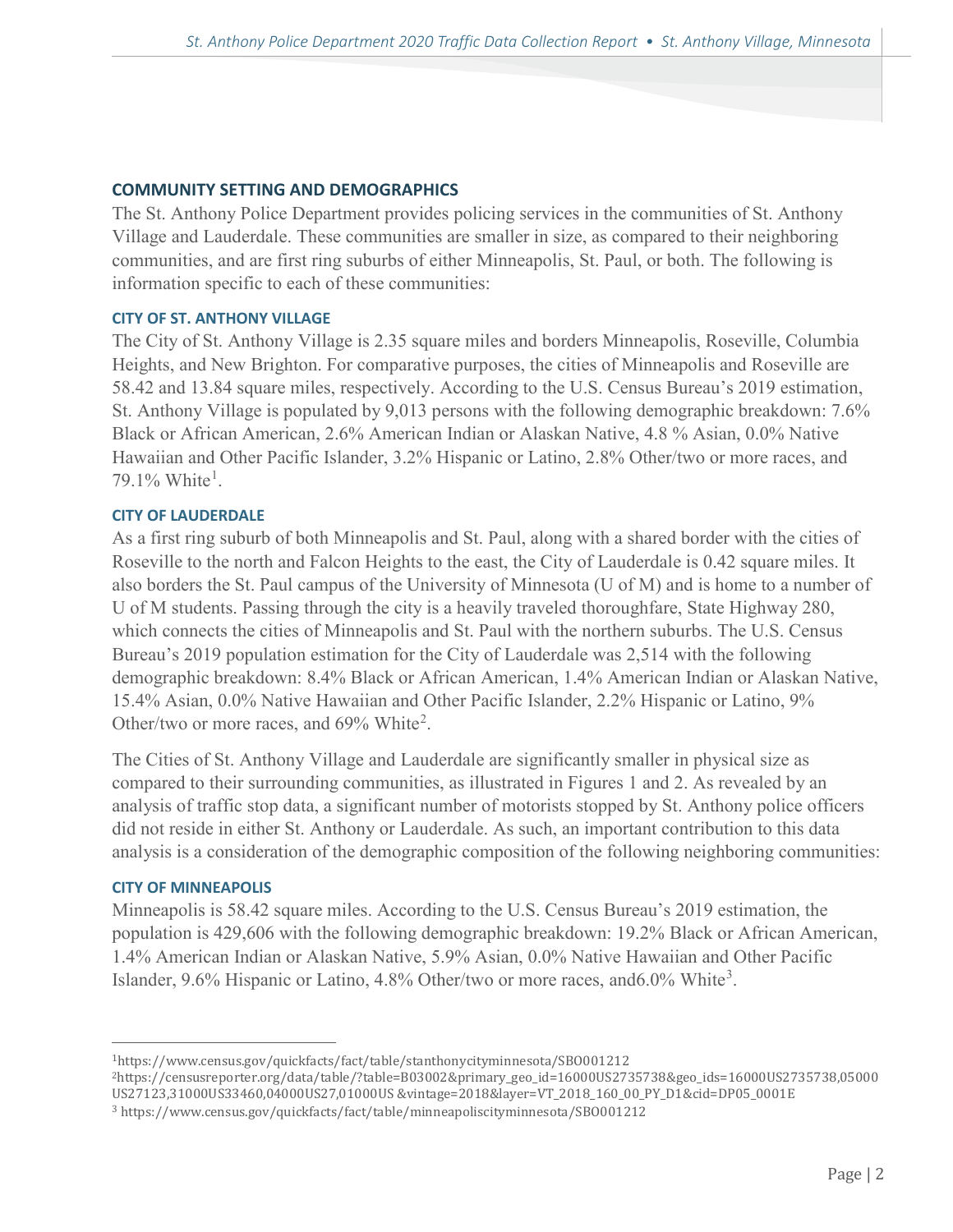#### <span id="page-4-0"></span>**CITY OF ST. PAUL**

St. Paul is 56.18 square miles. According to the U.S. Census Bureau's 2019 estimation, the population is 308,096 with the following demographic breakdown: 16.1% Black or African American, 0.8% American Indian or Alaskan Native, 18.7% Asian, 0.0% Native Hawaiian and Other Pacific Islander, 9.2% Hispanic or Latino, [4](#page-4-5).9% Other/two or more races, and 51.4% White<sup>4</sup>.

## <span id="page-4-1"></span>**CITY OF COLUMBIA HEIGHTS**

Columbia Heights is 3.521 square miles. According to the U.S. Census Bureau's 2019 estimation, the population is 20,427 with the following demographic breakdown: 18% Black or African American, 1.2% American Indian or Alaskan Native, 6.5% Asian, 0.1% Native Hawaiian and Other Pacific Islander, 10.[5](#page-4-6)% Hispanic or Latino, 5.3% Other/two or more races, and 59.4% White<sup>5</sup>.

# <span id="page-4-2"></span>**CITY OF ROSEVILLE**

Roseville is 13.84 square miles. According to the U.S. Census Bureau's 2019 estimation, the population is 36,457 with the following demographic breakdown: 8.4% Black or African American, 0.6% American Indian or Alaskan Native, 8.7% Asian, 0.0% Native Hawaiian and Other Pacific Islander, 3.8% Hispanic or Latino, 4.8% Other/two or more races, and 74.5% White<sup>[6](#page-4-7)</sup>.

#### <span id="page-4-3"></span>**CITY OF NEW BRIGHTON**

New Brighton is 7.062 square miles. According to the U.S. Census Bureau's 2019 estimation, the population is 22,753 with the following demographic breakdown: 12.6% Black or African American, 0.3% American Indian or Alaskan Native, 4.9% Asian, 0.0% Native Hawaiian and Other Pacific Islander, 6.8% Hispanic or Latino, 2.4% Other/two or more races, and [7](#page-4-8)4.2% White<sup>7</sup>.

#### <span id="page-4-4"></span>**CITY OF FALCON HEIGHTS**

Falcon Heights is 2.239 square miles. According to the U.S. Census Bureau's 2019 estimation, the population is 5,528 with the following demographic breakdown: 8.9% Black or African American, 0.0% American Indian or Alaskan Native, 15.4% Asian, 0.1% Native Hawaiian and Other Pacific Islander, 1.[8](#page-4-9)% Hispanic or Latino, 3.2% Other/two or more races, and 70.4% White<sup>8</sup>.

<span id="page-4-5"></span> <sup>4</sup> https://www.census.gov/quickfacts/fact/table/stpaulcityminnesota/SBO001212

<span id="page-4-6"></span><sup>5</sup> https://www.census.gov/quickfacts/fact/table/columbiaheightscityminnesota/SBO001212

<span id="page-4-7"></span><sup>6</sup> https://www.census.gov/quickfacts/fact/table/rosevillecityminnesota/SBO001212

<span id="page-4-8"></span><sup>7</sup> https://www.census.gov/quickfacts/fact/table/newbrightoncityminnesota/SBO001212

<span id="page-4-9"></span><sup>8</sup> https://www.census.gov/quickfacts/fact/table/falconheightscityminnesota/SBO001212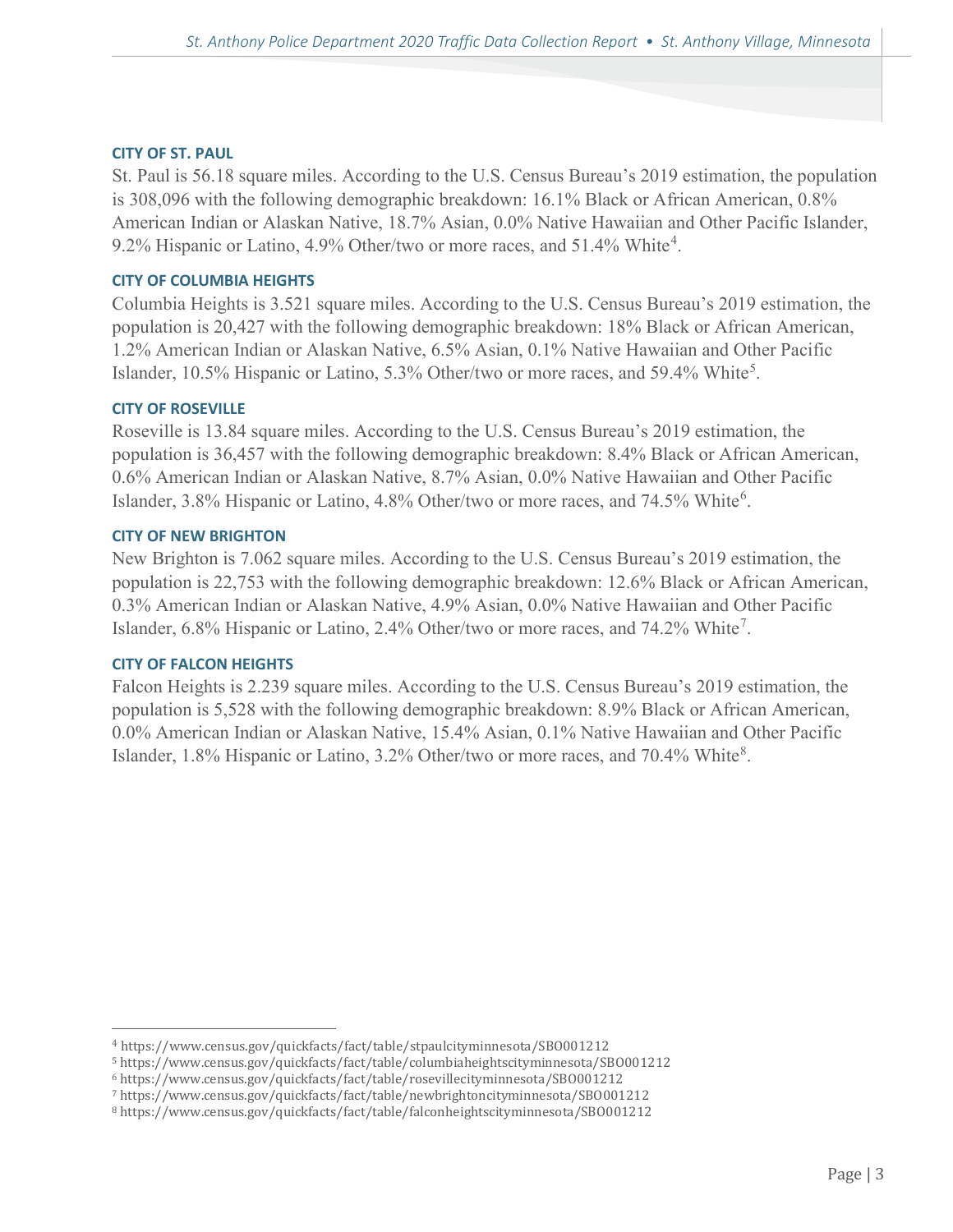

*Figure 1 – Combined Square Mileage of Adjacent Communities*

*Figure 2 – Combined Population of Adjacent Communities*

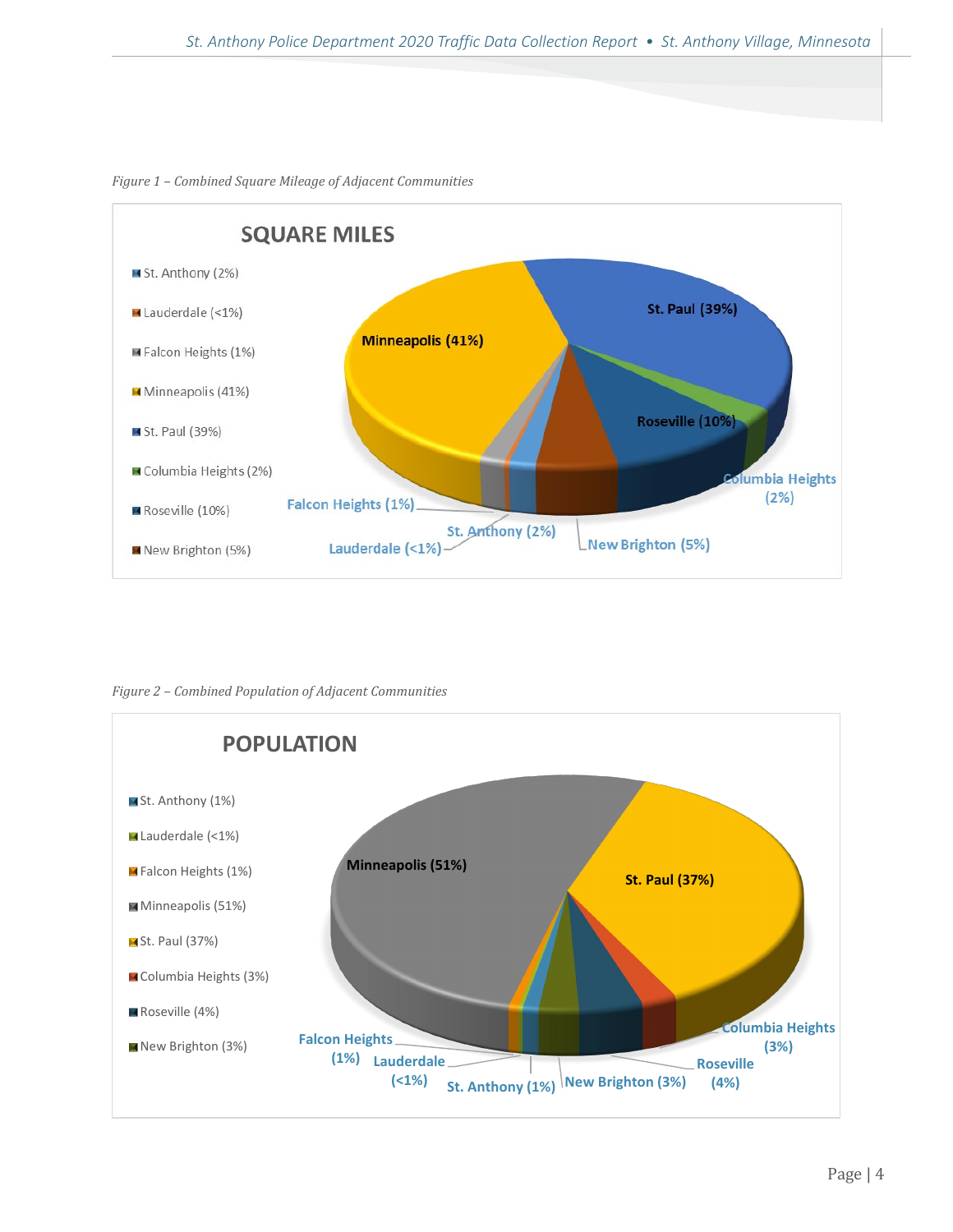

#### *Figure 3 - Combined Demographics of Adjacent Communities*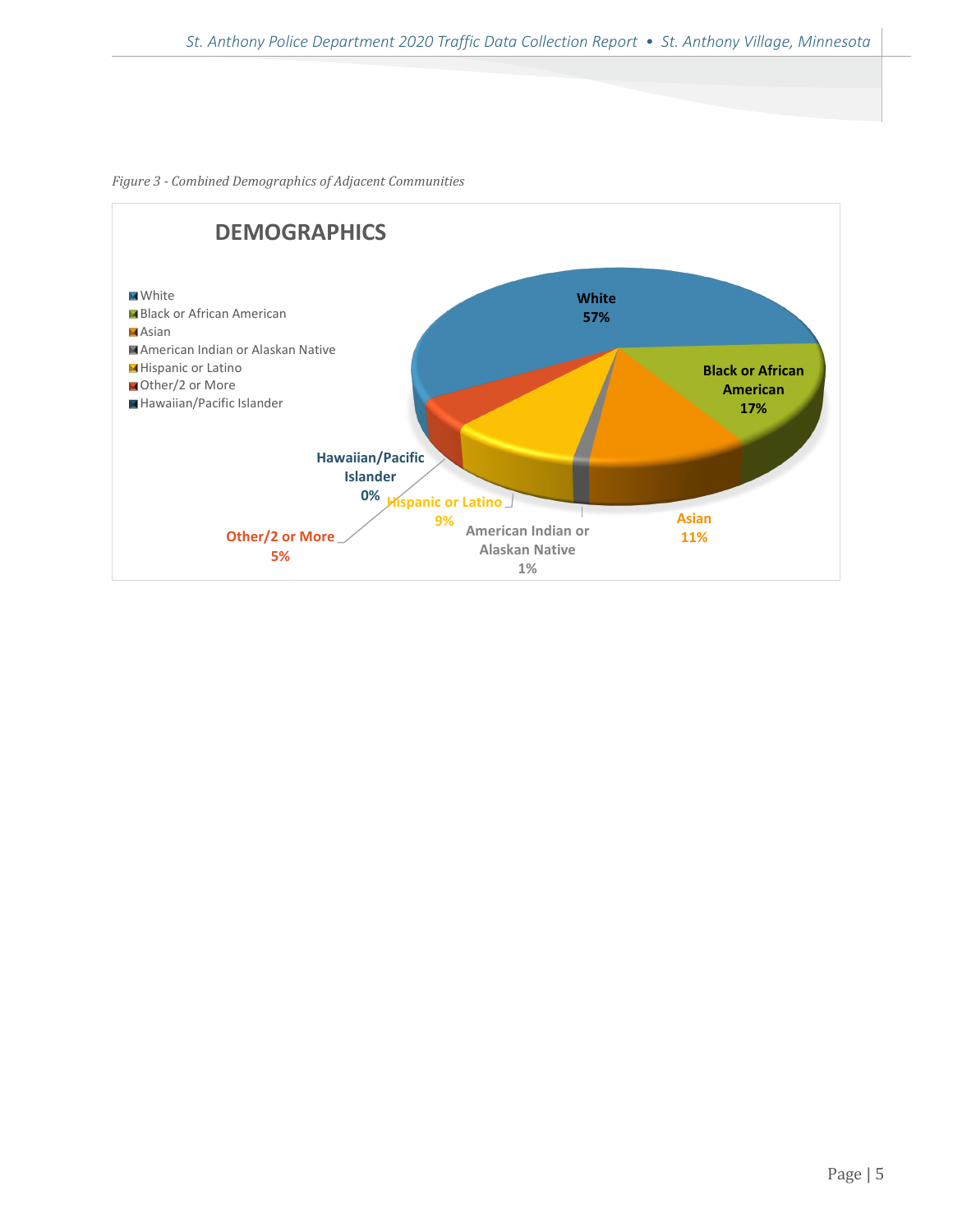# <span id="page-7-0"></span>**TRAFFIC STOP DATA**

# <span id="page-7-1"></span>**TRAFFIC STOPS BY RESIDENCE**

As part of the St. Anthony Police Department's participation in the Collaborative Reform Initiative for Technical Assistance program in 2017-2018, the department requested assistance with the collection and analyzation of traffic stop data. A portion of the data collected and classified by the assigned Senior Research Scientist was the residency of each driver stopped by the department in 2017. This data reflected that many of drivers stopped resided in either Minneapolis or St. Paul, while only 10 percent were St. Anthony or Lauderdale residents. While this study was not duplicated for 2020, it is a strong likelihood that the data has not changed significantly over the 2 years since the analysis.





*Figure 5 – Traffic Stops by Residency*

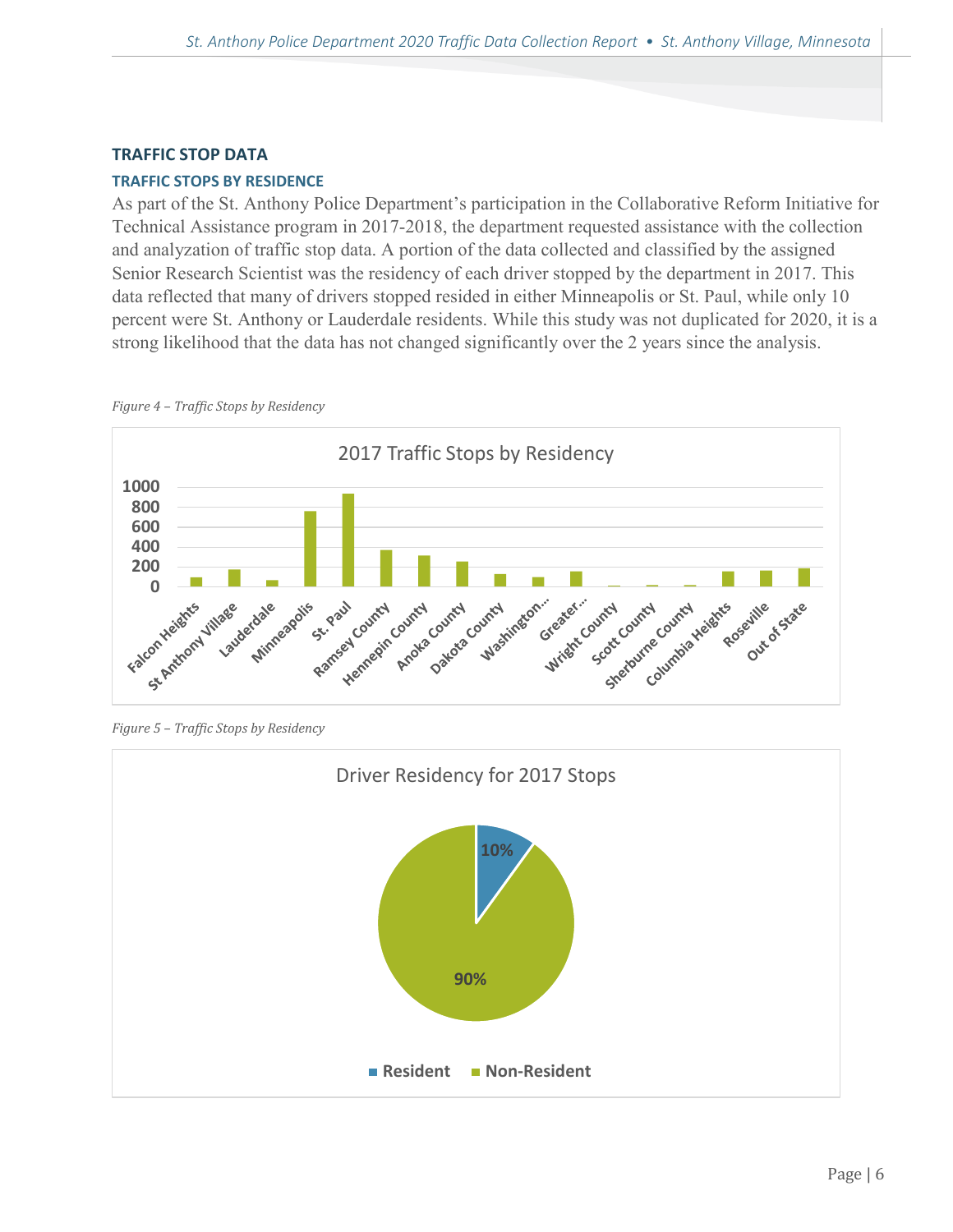## <span id="page-8-0"></span>**TRAFFIC STOP BY TYPE**

In 2017, we began coding all of our traffic stops as either a moving violation, a vehicle violation, an investigative stop, or a traffic stop as a result of a 911 call for service. This was done in an effort to accurately track, report, and adjust as necessary, our education and enforcement actions to align with the Strategic Plan. Each stop classification is defined as follows:

- ► **Moving Violation:** Speeding, distracted driving, stop light or stop sign violation, seatbelt violation, etc.
- ► **Vehicle Violation:** Expired registration, defective or illegal equipment, etc.
- ► **Investigative Stop:** Unlicensed vehicle owner, warrant hit, missing person notification, stolen vehicle hit, involved in articulable suspicious activity, etc.
- ► **911 Call for Service:** Traffic stop that was the result of a call to 911 or other citizen report.

In 2020, the number of stops that were the result of a moving violation (those violations which are known to cause accidents and deaths on Minnesota roadways and are of the most concern to our community, as reflected in the number of complaints received by the department) have risen in each of these years respectively. Specifically, stops for moving violations have risen from 57% in 2017 to 75% in 2020. This is consistent with our Strategic Plan of a traffic safety approach to education and enforcement.



#### *Figure 6 – Traffic Stop by Type 2017-2020*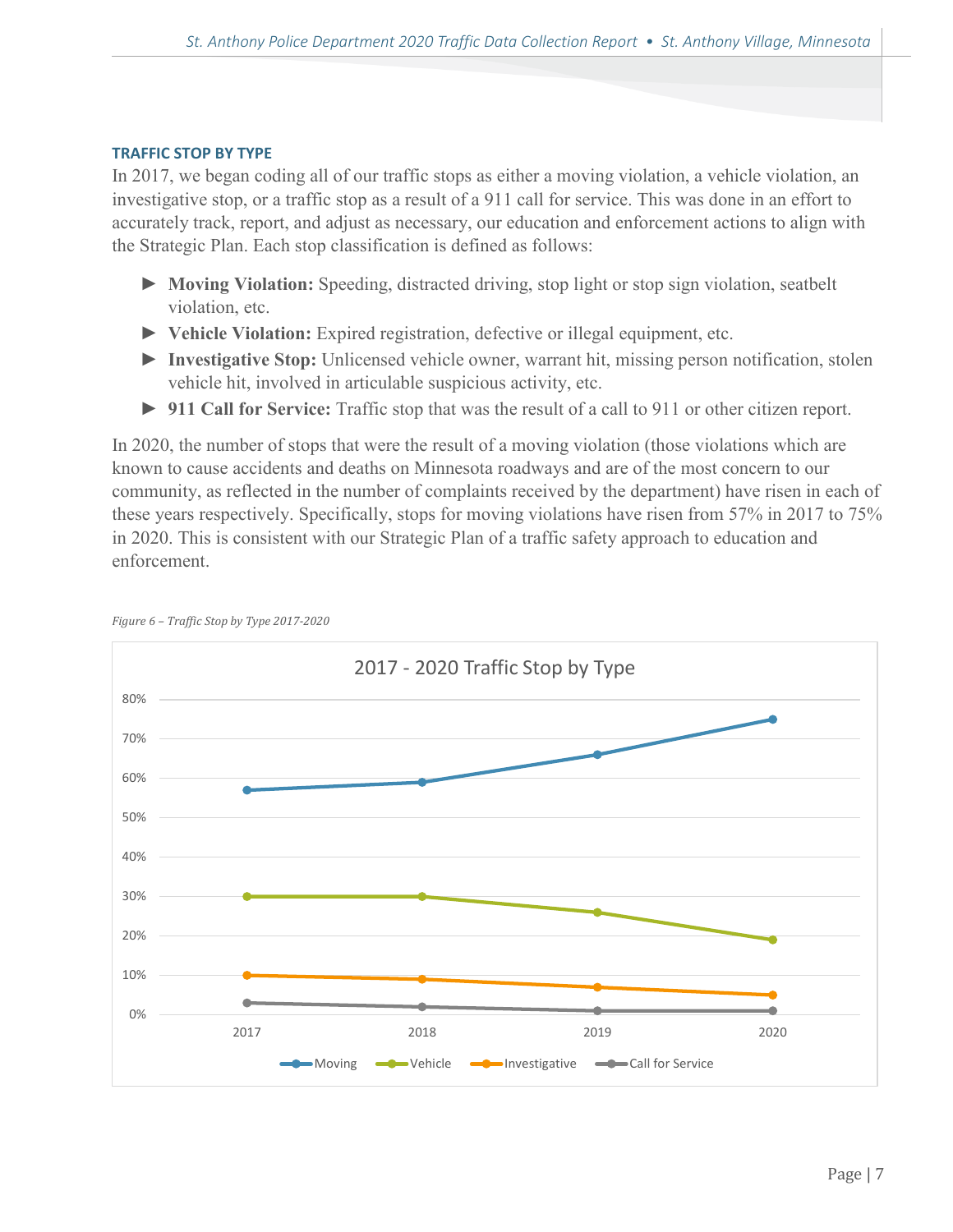*Figure 7 – 2020 Traffic Stop by Type*



# <span id="page-9-0"></span>**TRAFFIC STOP BY RACE AND GENDER**

In addition to this classification system, officers were instructed to report on the race and gender of the driver, as perceived by the officer during the course of the traffic stop interaction. With a strong focus on driving behavior (i.e. moving violations), the officer is generally made aware of a moving violation well before any determination of the physical characteristics of the vehicle occupants can be made. Environmental factors, such as time of day, weather, traffic patterns and location, etc. also make early identification of the driver by the officer less likely.

In the third quarter of 2020, per new FBI requirements for crime reporting, the St. Anthony Police Department changed our coding system to the National Incident Based Reporting System (NIBRS). The NIBRS also changed, mid-year, the way that race data is recorded on all traffic stops. Most notably, the race codes in NIBRS records a person of Hispanic/Latino descent as an ethnicity description within one of the following race codes:

- ► White
- ► Black or African American
- ► Asian
- ► American Indian or Alaska Native
- ► Native Hawaiian or Pacific Islander
- ► Unknown

As such, an officer making a traffic stop would record the perceived race of the driver, along with whether the driver's ethnicity was of Hispanic or Latino descent. For example, a driver's race could be recorded as Black of African American of Hispanic/Latino descent.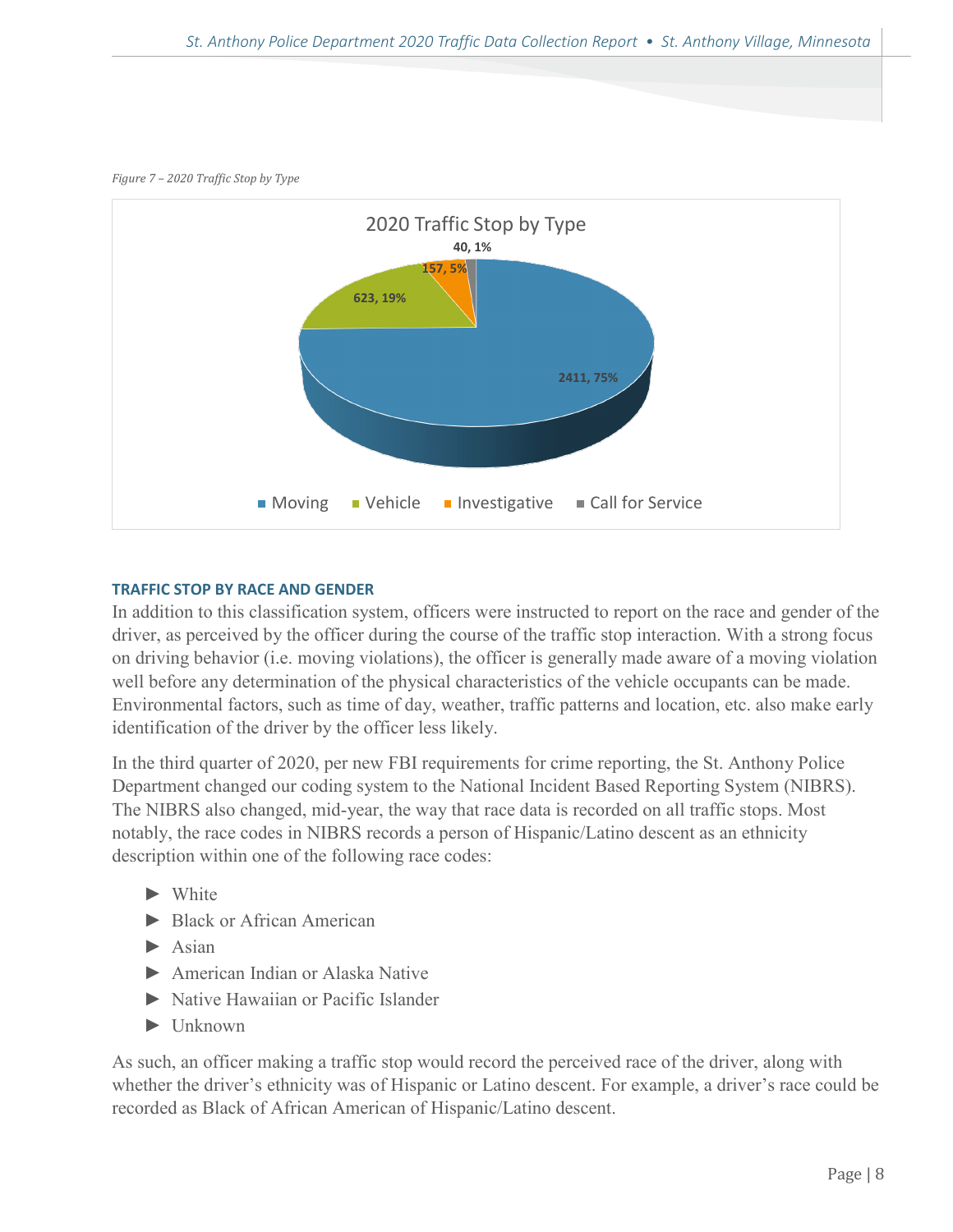*Figure 8 – 2020 Traffic Stops by Race* 



*Figure 9 – 2020 Traffic Stops by Gender*

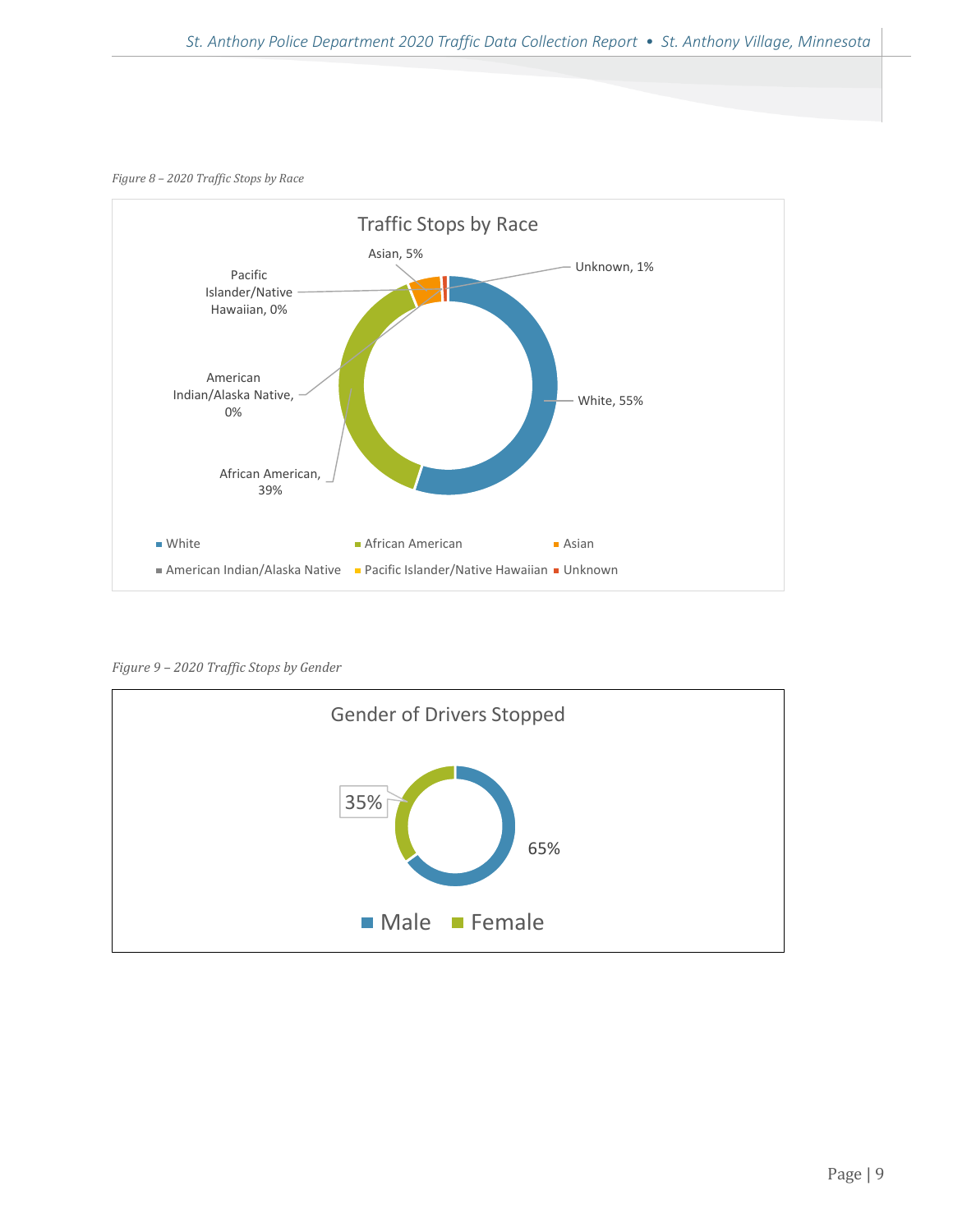## <span id="page-11-0"></span>**TRAFFIC STOP BY RACE – A DEEPER EXAMINATION**

Following the collection and examination of the previously reported traffic stop type data (i.e. moving, vehicle, investigative, call for service), the St. Anthony Police Department chose to look further into each category individually to evaluate for consistency across each Race demographic. This required staff to manually look at each traffic stop and code them with an additional code. The results are reflected in Figures 10, 11, and 12.

Note: Because the number of traffic stops of Asian, American Indian/Alaska Native, Native Hawaiian/Pacific Islander, and Unknown drivers were so small, their sample size was too minimal for an accurate comparison to the other demographics. Also, the "Call for Service" category is not included, as it could not be broken down any further.

The results of this analysis revealed that the reason White drivers and African American drivers were stopped, are nearly identical in each of the 35 categories.



*Figure 10 – 2020 Traffic Stop Moving Violations*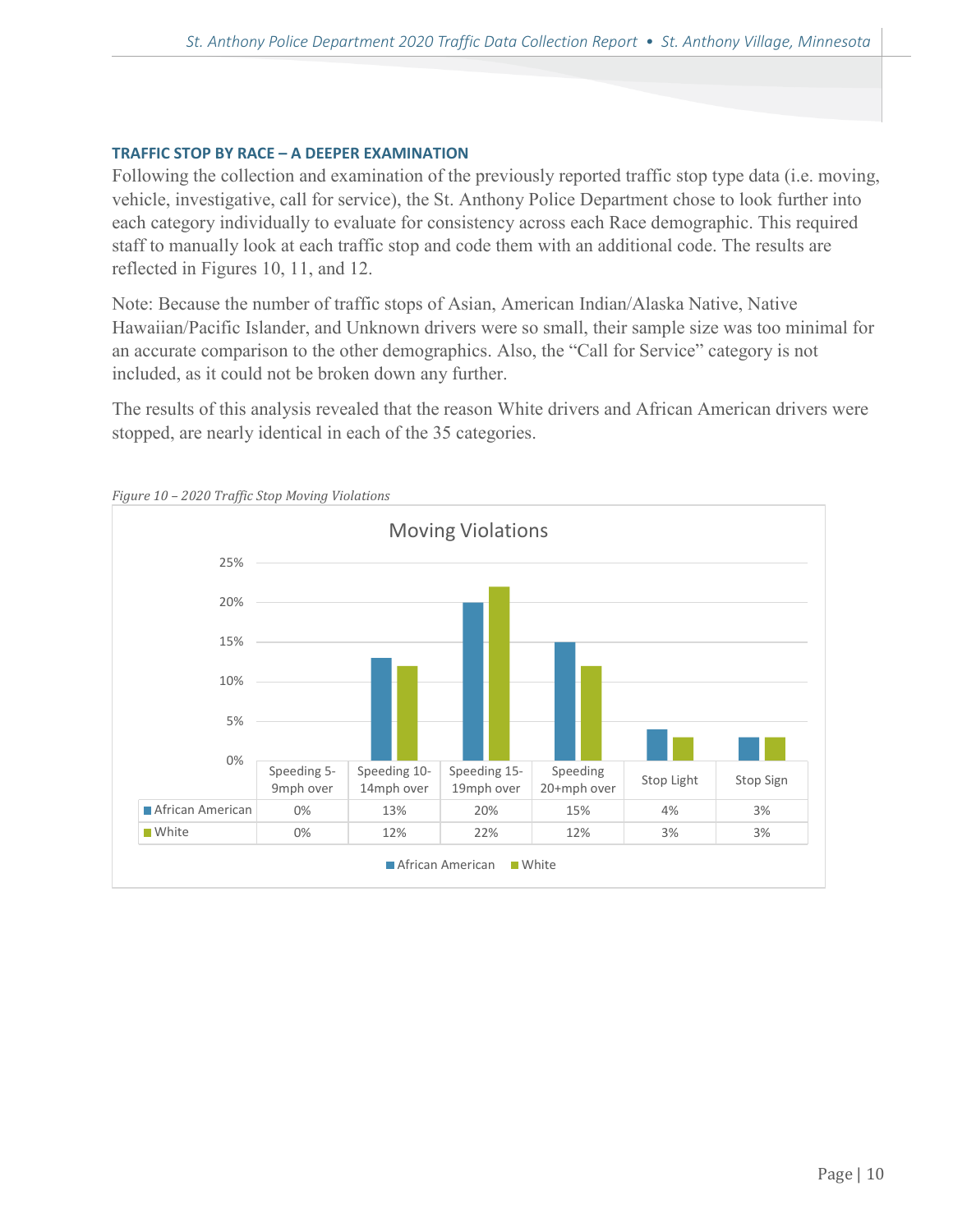

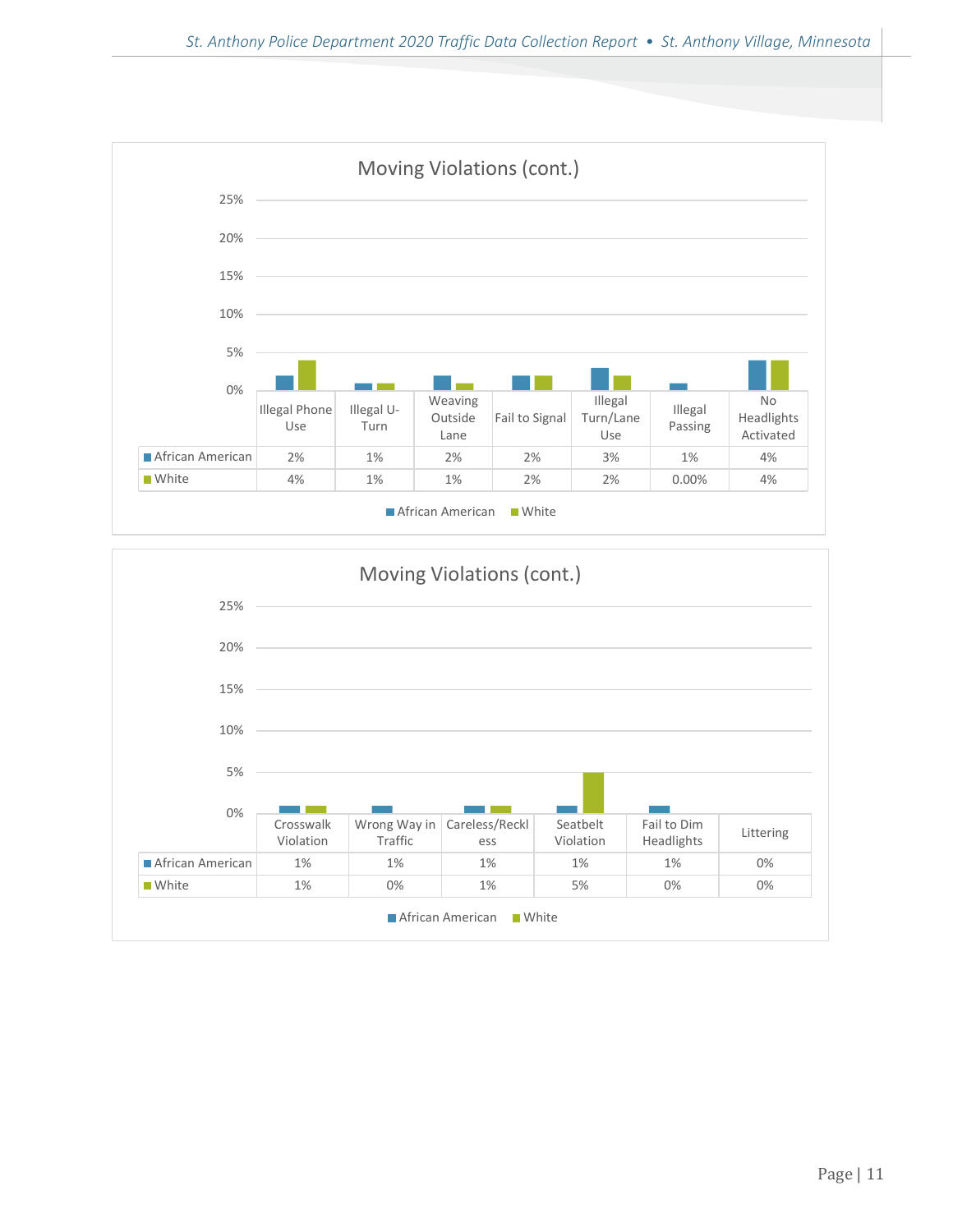*Figure 11 – 2020 Traffic Stops Vehicle Violations*



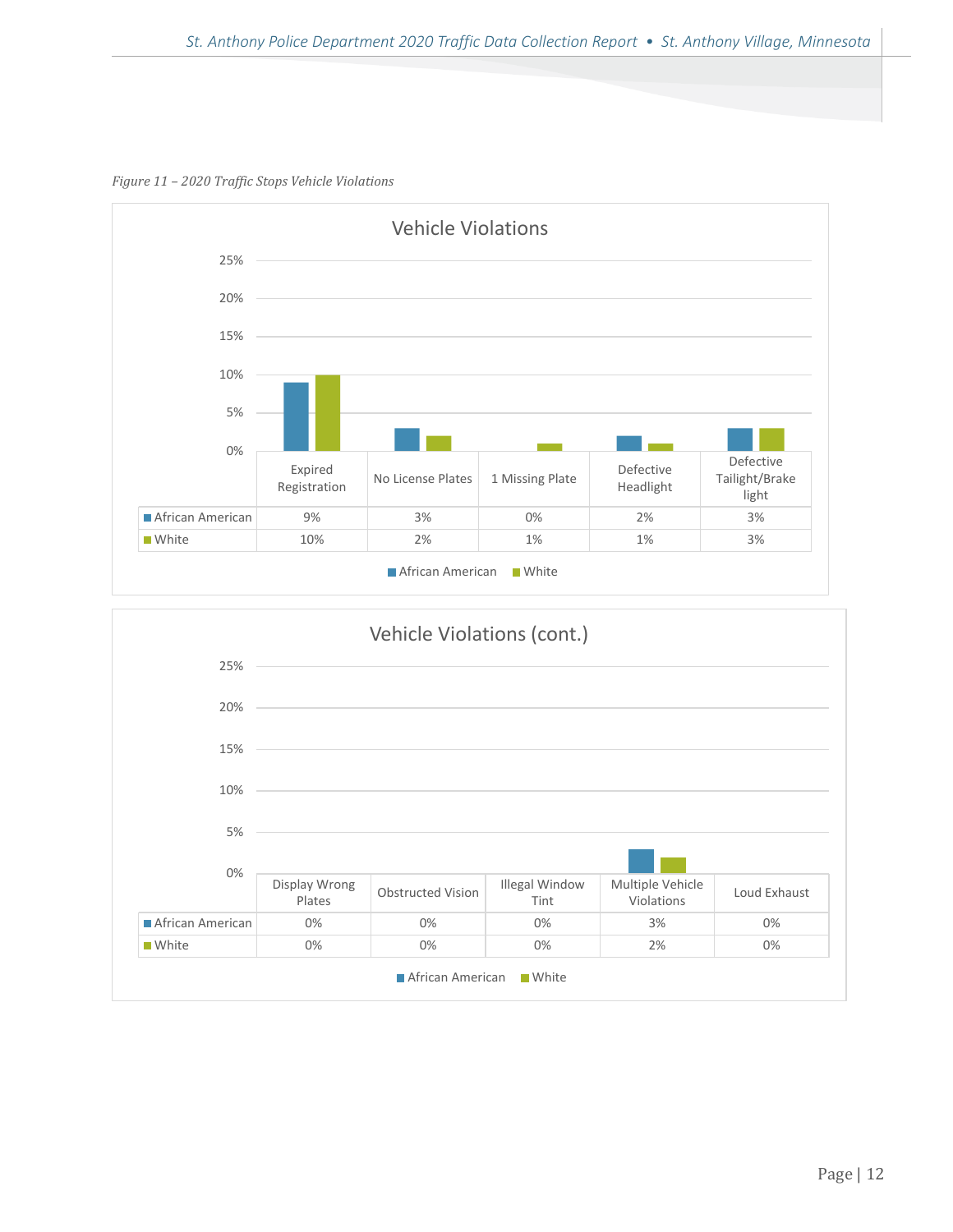

*Figure 12 – 2020 Traffic Stops: Investigative Stops*

# <span id="page-14-0"></span>**TRAFFIC STOP BY RACE – SURROUNDING COMMUNITY**

As we earlier considered the population demographics of our adjacent communities, we sought to do the same with the traffic stop data as it pertains to the perceived race of the driver. Of the communities described previously, the police agencies of St. Paul<sup>[9](#page-14-1)</sup>, Minneapolis<sup>10</sup>, Roseville<sup>[11](#page-14-3)</sup> and New Brighton<sup>[12](#page-14-4)</sup> had publicly available data consistent with the data on race collected by the St. Anthony Police Department. As illustrated in Table 1, there is relative consistency between the St. Anthony Police Department and our adjacent communities.

*Table 1 – Traffic Stop by Race Comparison* 

| Race                             | <b>Surrounding Area Police</b> | St. Anthony Police Dept. |
|----------------------------------|--------------------------------|--------------------------|
| <b>Black or African American</b> | 39%                            | 39%                      |
| White or Hispanic/Latino         | 34%                            | $55\%$                   |
| Asian                            | $5\%$                          | $5\%$                    |
| American Indian/Alaska Native    | $2\%$                          | $0\%$                    |
| Other / Unknown                  | 21%                            | $1\%$                    |

<span id="page-14-1"></span> <sup>9</sup> https:// https://information.stpaul.gov/Public-Safety/Traffic-Stop-Vehicle-Stops-by-Race-and-Year/tt58-98fx

<span id="page-14-2"></span><sup>10</sup> http://opendata.minneapolismn.gov/datasets/police-stop-data

<span id="page-14-3"></span><sup>11</sup> https://www.cityofroseville.com/3319/Traffic-Stop-Data

<span id="page-14-4"></span><sup>12</sup> https://www.newbrightonmn.gov/traffic-stop-data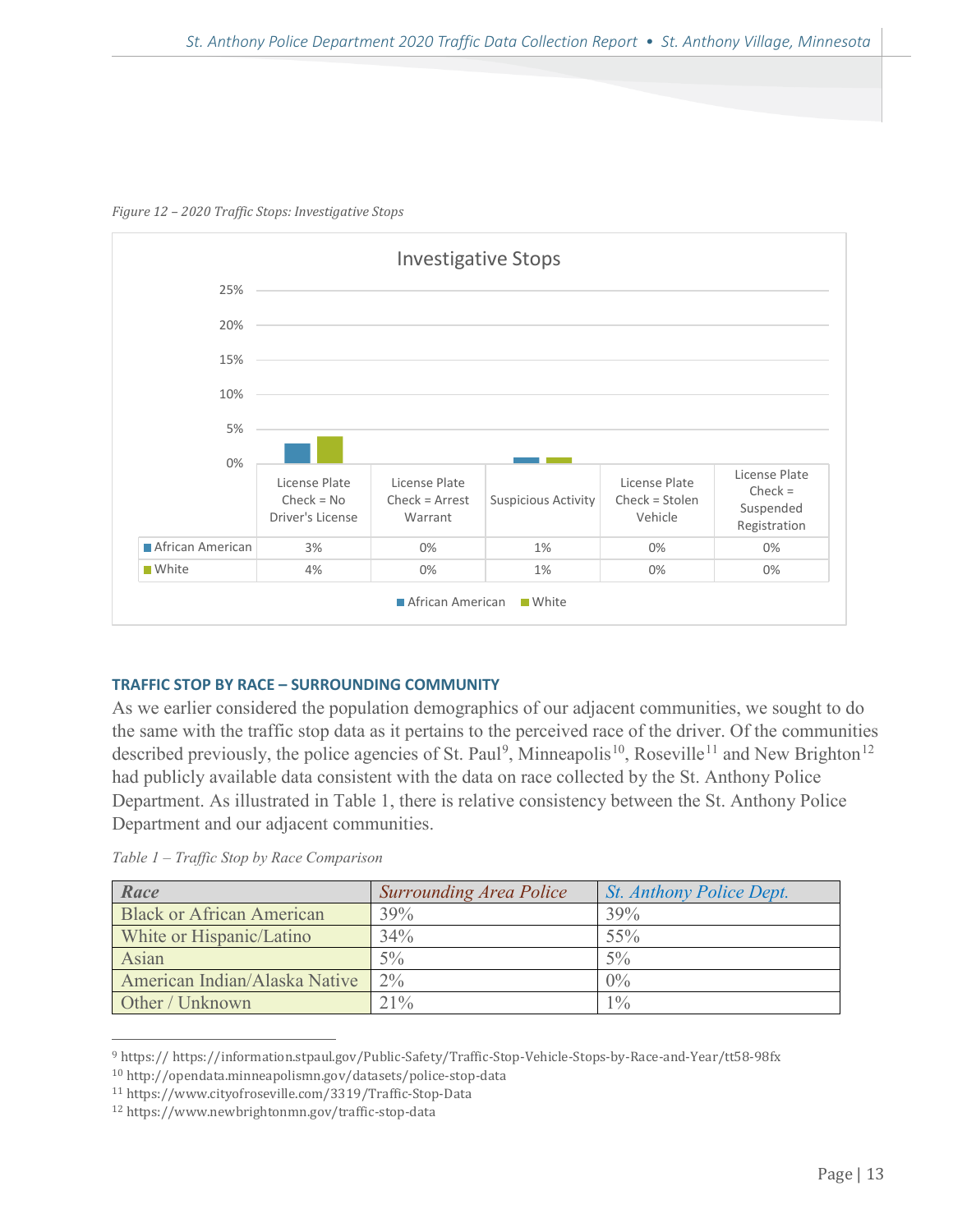While we as an agency do not have the resources or expertise to research, collect, analyze and understand all of variables and dynamics that lead to the outcomes illustrated in the data, we are committed to our mission, vision, strategic plan and traffic safety initiative. We are also committed to a continuous evaluation of our policing procedures, training, to learning, and being proactive in doing our part to ensure a fair, equitable and just community partnership.

# <span id="page-15-0"></span>**LOOKING AHEAD**

Fair, impartial, and professional policing is paramount to the legitimacy of the St. Anthony Police Department and all police agencies. We recognize the need for public approval, cooperation, and community with us to achieve our mission, "To improve the overall quality of life by preserving the peace and safety of the community," which encompasses our traffic safety objective. In an effort to steadfastly pursue our mission and vision, we have bolstered the following department training and initiatives:

- ► Implicit Bias Training for all personnel
- ► Continued Membership in the Government Alliance on Race and Equity (GARE)
- ► Fair and Impartial Policing Training for all personnel
- ► Department trained Fair and Impartial Policing instructors
- ► Procedural Justice training for all personnel
- ► Department trained Procedural Justice instructors
- ► Crisis Intervention Training for all officers
- ► Incorporation of the Integrated Communication Assessment and Tactics (ICAT) de-escalation principles into use-of-force training
- ► Mental Health Response training
- ► Participation in numerous "Community Conversations" throughout the year
- ► Revitalization of our Community Academy and other department sponsored community engagements

In addition, all St. Anthony police officers continue to wear a Body Worn Camera (BWC) during all traffic stops and nearly all community interactions. Since the BWC program's inception in 2018, a monthly internal audit of the BWC use by officers is conducted. Supervisors randomly select BWC videos and confirm that a video is present for every call requiring its use, that the video was classified properly, and that the officer's actions were professional and within department policy. In 2020, a total of 479 videos were randomly viewed, with 98 percent of those meeting the criteria set forth in policy. Video is also reviewed following any complaint or concern received to access fairness, impartiality, professionalism, and any deviation from department policy. Finally, the St. Anthony Police Department had the BWC program audited by an outside independent auditor, as required by Minnesota State Statute. The auditor found no discrepancies with the program.

The St. Anthony Police Department has partnered with a **Driver Diversion Program**, which aims to help individuals obtain a valid driver's license after it had been invalided. We understand that having a